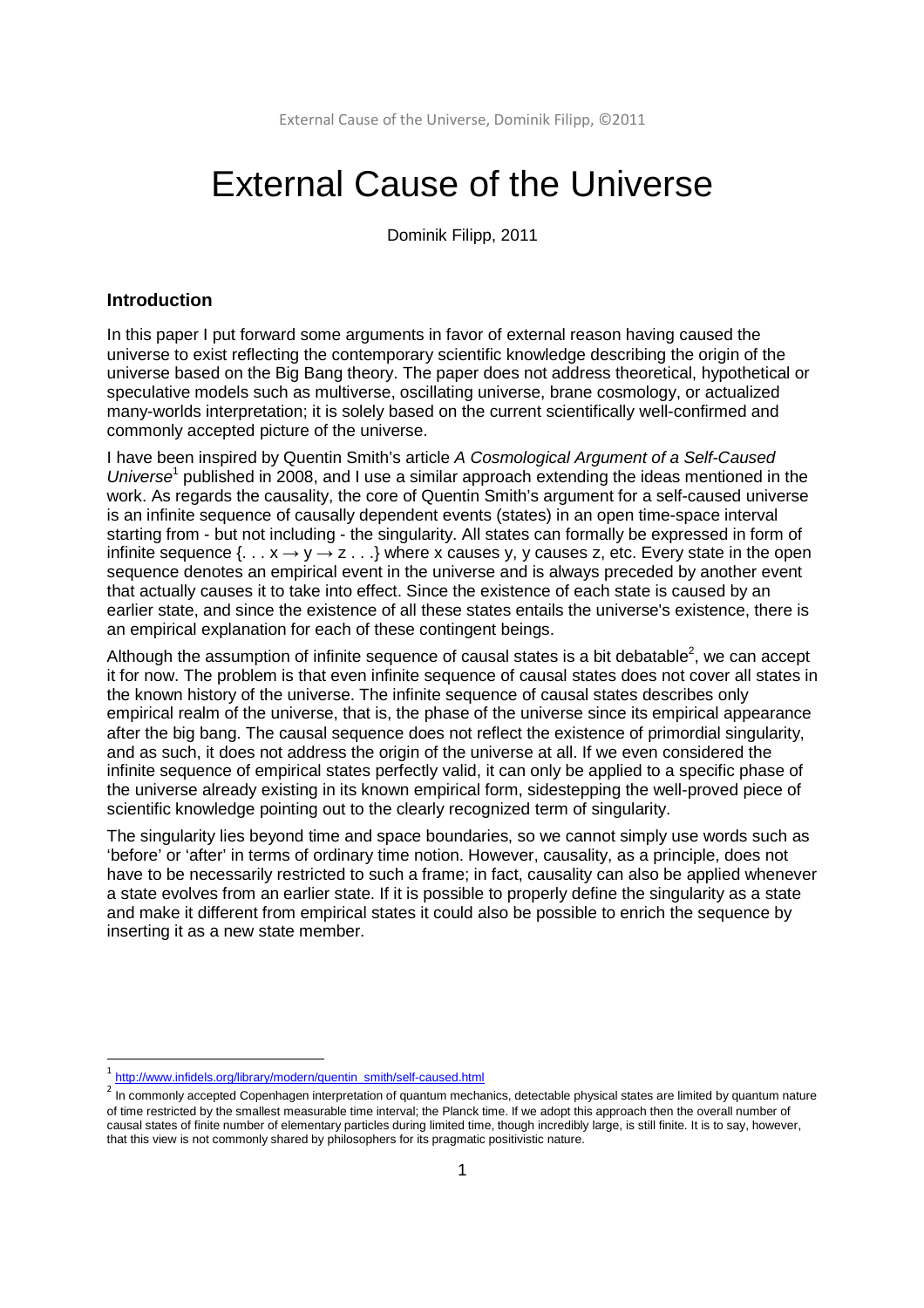## **1. External Cause**

Widely used modern definitions of causality rely on empirical attributes such as time, space, observable states, regularity of occurrence or mutual interaction. Although external cause used in terms of primordial nonempirical cause is intuitively recognized, it does not seem to be sufficiently specified. When viewed from the perspective of standard definitions a significant difference becomes apparent - external cause is not initiated from what we could call empirical state. If it happened just once, it either does not meet the regularity-of-occurrence criterion. Furthermore, only 'resulting effect' can be observable, the 'initial state' is by definition beyond the empirical scope. Strictly spoken, external cause seems to violate most of requirements the common conception of causality should meet. Can it be considered a cause at all?

If we adopted the view that external cause is in fact not a cause, we would have to conclude that the primordial expansion of the universe from the singularity (as a possible external cause) had been uncaused. This would contradict our deep-rooted intuition about general validity of causality, which would immediately result in exclusion of the singularity from further rational deliberation. If even it was initiated by a sort of 'miracle', we would still tacitly tend to comprehend it as a yet unknown cause or a result of some agens. In addition, the empirical effect of the singularity expansion was colossal; it manifested an enormous amount of observable matter, energy and the birth of time and space. The expansion demonstrated the presence of a strong force<sup>3</sup> that brought fundamental physical categories to existence. The resulting effect of the force resembles similarly evolving physical processes (expansions), for which causation is naturally presupposed. In comparison to common understanding of causality, the only difference is a nonempirical initial state; the subsequent evolution of the singularity expansion is already subject to possibly fully describable causal physical process.

In order to keep causality valid also in this case, it is necessary to generalize the usual meaning of empirical cause. In order to encompass nonempirical states, we have to restrict the tight connection to empirical observability. Despite this restriction, two key attributes typical for causality will still be kept - the state and ordered sequence of consequent states representing causal state chain. If initial state can be distinguished from consequent state, we will say that initial state evolved to consequent state and the initial state constitutes a cause. Furthermore, if the initial state is of nonempirical nature - it cannot be described in terms of physical categories it constitutes external cause $4$ . .  $(Ex)$ 

We will use the similar notation as for usual causal states

#### $\{I \rightarrow e\}$

<u>.</u>

where I is the initial state (cause) and e consequent state (effect). Similarly, we can say that I and e are in causal relation, or *I* caused e.

This generalization keeps causality meaningfully specified also in case when both states are not necessarily empirical. The remaining question is whether such understanding of causality is sufficient for description of singularity evolution. That is, whether it is possible to describe the singularity as a state distinguished from consequent empirical state such that both states share a common property that is subject to change.

 $3$  The strong force mentioned here is not a force in usual physical sense. This expression denotes an initial power that launched the primordial expansion from singularity and brought forth the manifestation of physical categories.<br><sup>4</sup> A sause lishing the hatagogaese we atates (initial nonomalities) at the and concentrate anglical

A cause linking two heterogeneous states (initial nonempirical state and consequent empirical effect) is capable of operating on nonempirical initial state prior to existence of empirical effect and cannot therefore be considered substantially empirical. Empirical cause requires both the states be empirical.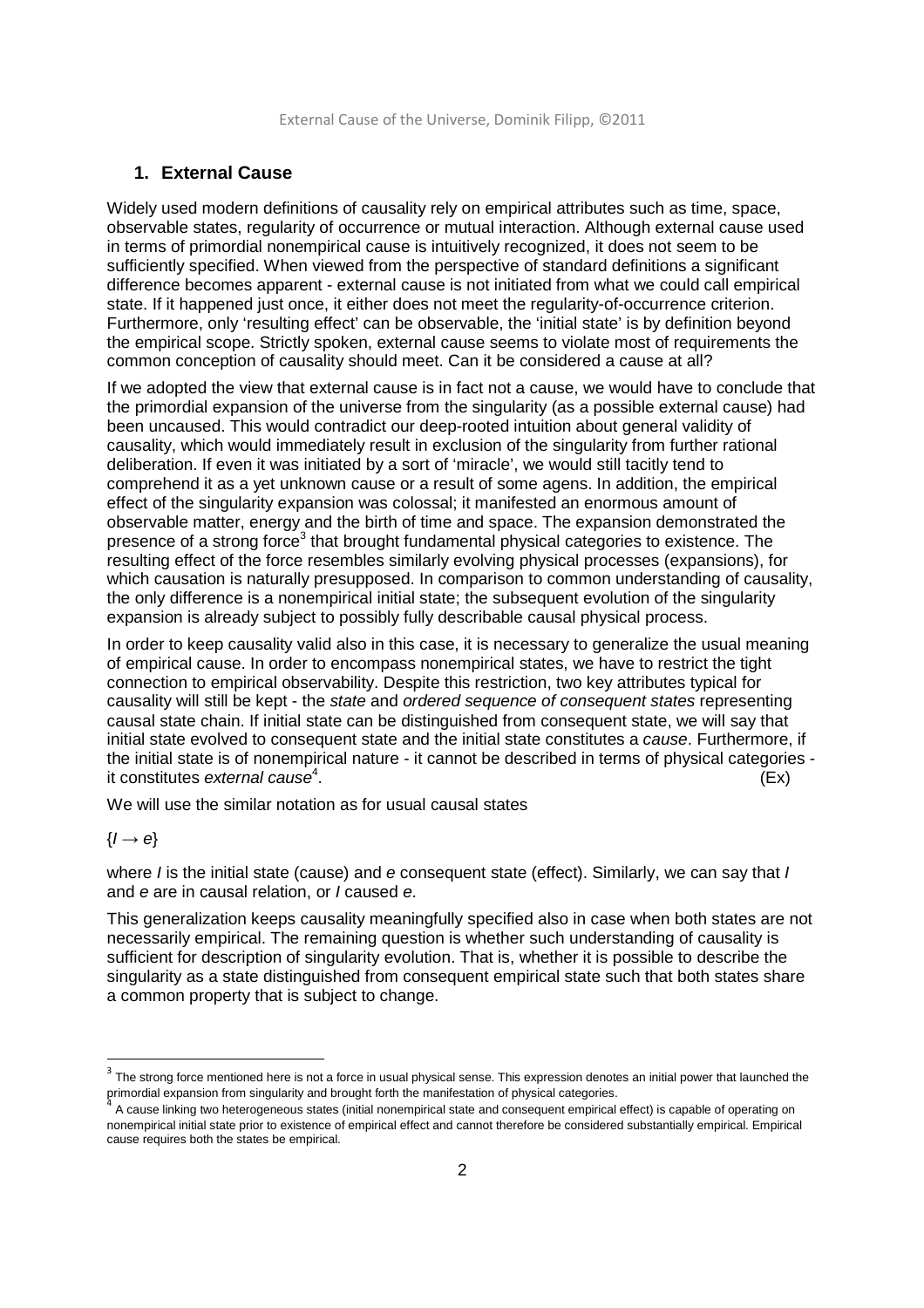#### **Note**

<u>.</u>

There is a position held by some scientists and philosophers that the primordial singularity should be excluded from causal-oriented deliberation, or even that the origin of the universe should be claimed uncaused. This view could perhaps be plausible if none important aspect of causality was applicable. But the state-change from initial to subsequent state (provided both the states are recognized and distinguished from each other) is one of the fundamental characteristics of causality regardless of substantial nature of the states. A hypothetical but conceptually valid example would be a sudden emergence of material object in empty space. The cause-effect states can be identified either with the object itself as a virtually nonexistent object brought to existence, or as an empty space changed to nonempty space filled with the emerging object. A natural reaction would be that some unknown cause operating under yet unknown conditions has actualized the material object. If we insisted on noncausal interpretation of the event when actually 'something observable happened', we would neglect the fact of apparently observed state-change pointing to a possible cause demonstrating one of its fundamental attributes<sup>5</sup>. Such a standpoint would therefore be premature and unjustified. Instead, it is better to weaken the requirements attributed to causality and keep those fundamental but more general, such as recognizable states and change of states in the causeeffect relation, not requiring both states be necessarily empirically observable $6$ .

There are also some other situations indicating the necessity of more general comprehension of causality even in empirical realm<sup>7</sup>.

# **2. The Singularity as a State**

As we have already mentioned, we cannot apply usual time and space categories for description of the singularity. In fact, there is not much to say about it as it inherently lies beyond the scope of empirical evidence. In contrast, all empirical states share a well-known common property they operate within the matter-time-space frame in the universe and are driven by natural laws. We will shortly call this significant property empirical manifestation. Existence of empirical manifestation is exactly the property where the singularity state differs from the empirical state empirical events are states with the empirical manifestation property defined, whereas the singularity constitutes a state having this property *undefined*. In the singularity, the usual physical categories such as matter, time and space have no meaning and the natural laws do not hold. In both states, the empirical manifestation is a mutually exclusive property. The existence of the same property shared by both states being subject to change is important for linking the states into possible causal relation in the means of generalized causality described in the previous section. This definition of singularity state also implies nonempirical nature of the state.

<sup>&</sup>lt;sup>5</sup> The mentioned example is not fully representative in terms of the singularity state we are addressing for both the initial and the consequent states in the example are principally observable. However, although the singularity state cannot be observable, its existence and some important characteristics are derived from valid natural laws and supported by observation.

<sup>&</sup>lt;sup>6</sup> Obviously, at least one state in the cause-effect state pair (namely, the effect) must be empirically observable otherwise such a state-change would principally be unobservable and would just be subject to hypothetical or metaphysical suppositions.

<sup>7</sup> A notable example is an experimentally confirmed EPR paradox. Two entangled particles with complementary states (e.g. spin) separated and localized in long distance still 'know' about each other. By randomly changing the state of one particle the state of the second one is immediately determined and actualized. This bizarre fact is known as 'nonlocal realism'. In comparison to usual understanding of empirical causality, the 'nonlocal causality' circumvents mutual interaction requirement and bypasses time and space boundaries. The nonlocal causality appears to behave similarly as two-variable relation in ideal systems - a value change of one variable in the relation yields the change of the second variable value so that the relation remains valid. Instead of interaction or transmitting the causal signal in space and time, the particles seem rather to be acting to immediately satisfy the underlying relation (e.g. Pauli Exclusion Principle). The fundamental cause-effect characteristic of causality is still retained - the initial random change of the first particle state (cause) enforces the complementary state of the second particle (effect).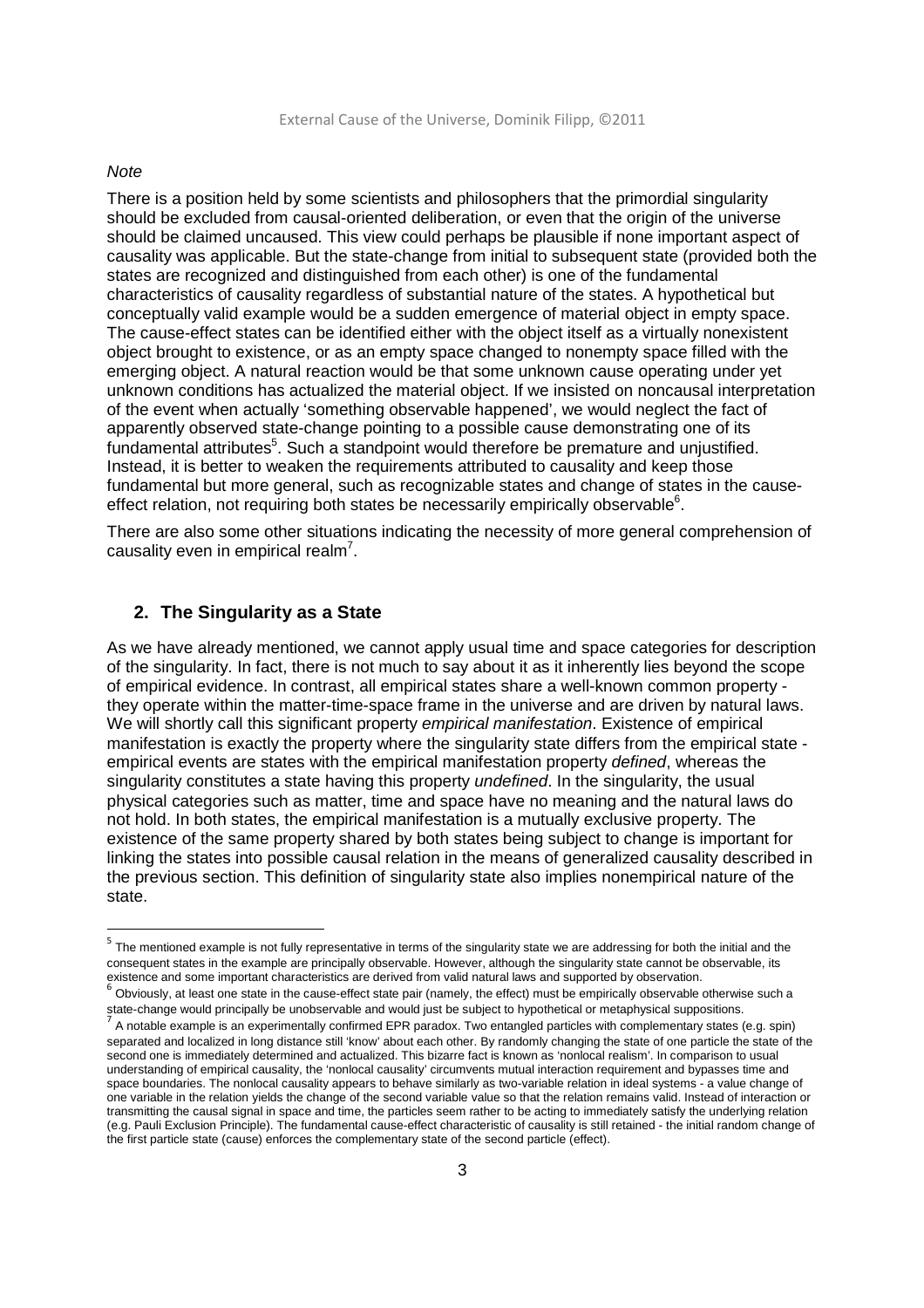Such a defined singularity state has negative delimitation; it is not known what the singularity state was like, it is just known what it was not. But we know that such a state must have existed otherwise the existence of the empirical universe would not be limited, or in other words, the fundamental attributes of the universe would not be subject to change in any aspect.

The singularity-state term is thus conceptually properly identified and distinguished from the empirical-state term. Its meaning can even be practically illustrated - if someone asks how the situation could look like twenty billion years ago, the answer would be 'There was a state where the physical categories and the laws of empirical reality were not applicable; they didn't make sense in the means of our empirical realm. As the question implicitly points out to a situation at some time, which itself is a physical category, the question has no meaning either.'

## **3. The Precedence of the Singularity State**

The question is what a relation between the singularity state and empirical state is like. Although the singularity state cannot be directly expressed in terms of time, we can consistently say that the singularity state preceded empirical states. More precisely, at any instant when an empirical state existed, the singularity state (not attributed with empirical manifestation) did obviously not exist - it had already been changed to empirical state. Since this is valid for any empirical state at any given time the singularity state had preceded all empirical states. Given this, we can construct a simple ordered sequence

 $\{S, x\}$  (1)

where S denotes the singularity state and x is an arbitrary empirical state. S is therefore the very first nonempirical state<sup>8</sup> prior to any ordered sequence of empirical states

 $\{S, \ldots x \rightarrow y \rightarrow z \ldots \}$  (2)

## **4. The Singularity and External Causality**

The sequence (1) above shows that singularity state changed to empirical state. One state changed to a different state but the singularity is the only state out of which the universe emerged - the universe is therefore a consequent effect of the initial singularity state-change. In accordance with the causality principle described earlier there must have been a cause that had the initial singularity state changed. We can therefore claim that some cause linked S and x in causal relation so that S represents the initial state condition and x the effect

 $\{S \rightarrow x\}$  (3)

<u>.</u>

It is difficult to say whether any empirical state could be determined as immediate effect of the initial singularity state-change, if at all, but this is not so problematic. Because of transitivity of actual causal chain<sup>9</sup>, virtually any consequent state in the chain can be considered an effect of initial state. For example, given the validity of sequence (2), sequence  $\{x \rightarrow z\}$  is a valid causal relation too.

 $^8$  From the metaphysical point of view, it might well be conceptualized that the singularity itself is a structured domain with similar chains of causal states applicable in this domain too. However, metaphysical issues are not subject of this article and I simplify the concept of singularity as being a single atomic state that may cause solely empirical effects.<br><sup>9</sup> Although in general the relation between transitivity and causality is somewhat problematic, for actualized causal chain de

form of linear sequence of actually realized states such that every state is determined by the previous state, transitivity remains valid.